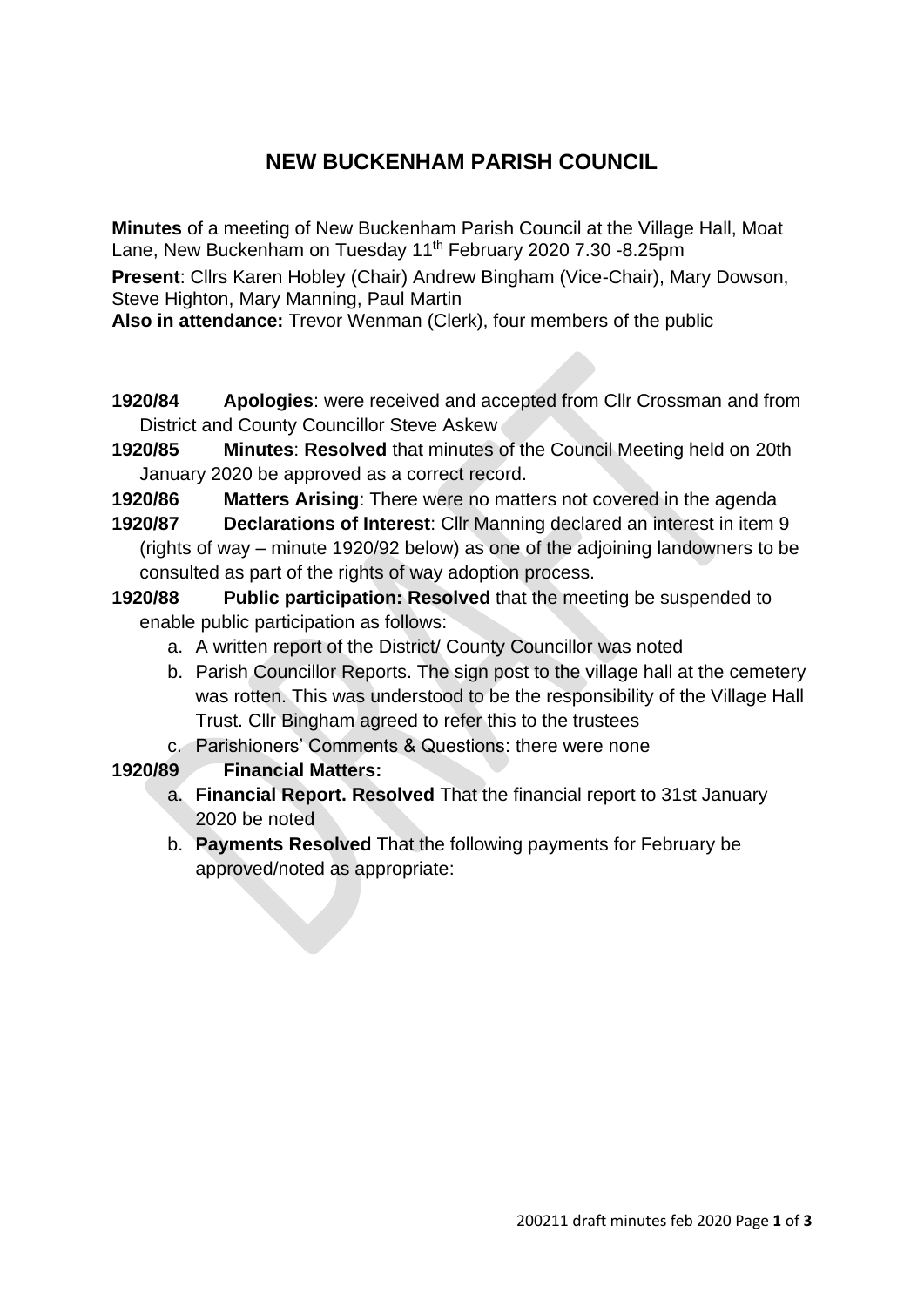| Payments marked with a cheque number for approval at this meeting     |             |                 |
|-----------------------------------------------------------------------|-------------|-----------------|
| Payments marked DDR or STO are for information only                   |             |                 |
|                                                                       |             | Gross           |
|                                                                       | <b>Net</b>  | VAT expenditure |
| ■11/02/2020                                                           |             |                 |
| EON                                                                   | 26.64 1.33  | 27.97           |
| ■ Street lights electricity January 2020                              |             |                 |
| <b>DDR</b>                                                            | 26.64 1.33  | 27.97           |
| $\Box$ V Baker                                                        | 60.00 0.00  | 60.00           |
| <b>■ Closed Churchyard Gardening February</b>                         |             |                 |
| 102087                                                                | 60.00 0.00  | 60.00           |
| ■28/02/2020                                                           |             |                 |
| <b>■Norfolk Pension fund</b>                                          | 102.11 0.00 | 102.11          |
| ■February 2020 pension contributions                                  |             |                 |
| <b>STO</b>                                                            | 102.11 0.00 | 102.11          |
| $\Box$ T Wenman                                                       | 310.79 0.00 | 310.79          |
| $\Box$ Salary for February 2020 (net of tax and pension contribution) |             |                 |
| <b>STO</b>                                                            | 275.79 0.00 | 275.79          |
| □ Clerk's Office Expenses contribution February 2020                  |             |                 |
| <b>STO</b>                                                            | 35.00 0.00  | 35.00           |
| <b>Grand Total</b>                                                    | 499.54 1.33 | 500.87          |

#### c. Clerk's Salary

Following discussion with the Chair and Vice-Chair the Clerk had proposed reducing his regular paid hours to 7.5 hours per week, as this now appeared sufficient to carry out the regular responsibilities the role when viewed over a whole year.

**Resolved:** That the Clerk's monthly salary be based on an annualised 7.5 hours per week with effect from 1<sup>st</sup> February 2020

**1920/90 Planning.** The Council considered the following planning application:

3PL/2020/0041/HOU

Teasel Cottage Chapel Street

Demolition of Existing Conservatory to be replaced with new single storey rear extension with proposed new single storey outbuildings to rear of garden

**Resolved:** that no objections be raised to this application

### **1920/91 Notice Board**

Options for the third panel of the council notice board were considered. Option 2 was preferred, but with a reduction in the amount of text. It was agreed that revised text should be produced for the April meeting, with a view to agreeing the final version at the May meeting.